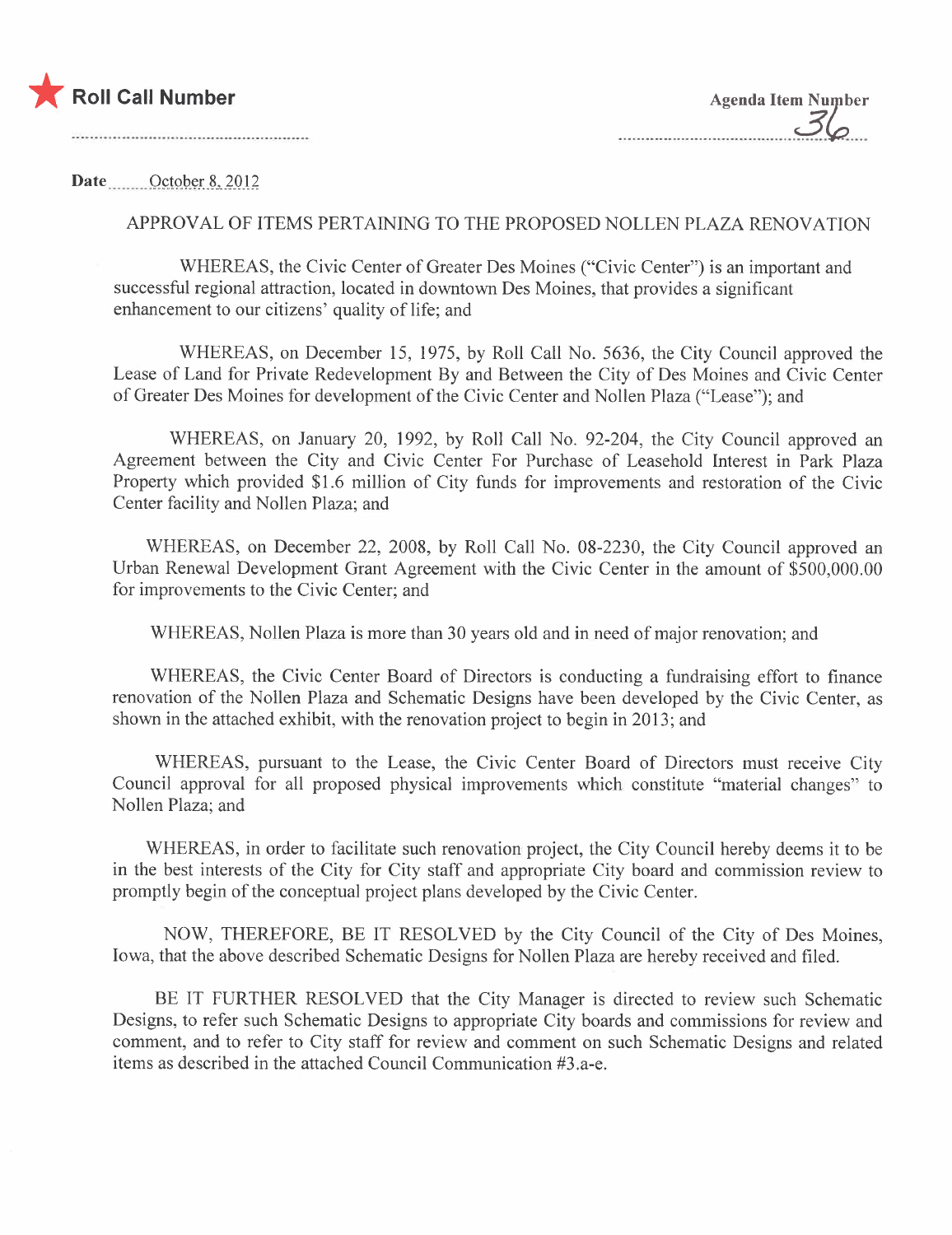

----------------------------------------~\_??..\_--

Date \_\_\_\_\_\_\_October 8, 2012

 $\ddot{\phantom{a}}$ 

BE IT FURTHER RESOLVED that the City Manager is directed to review and to make recommendation to the City Council on the City's financial participation to the proposed Nollen Plaza renovation and to review and make recommendation on the current maintenance responsibilities for' Nollen Plaza under the current Lease.

(Council Communication Number 12- $543$ )

Moved by to adopt.

Approved as to Form:

ann Di Onato

Ann DiDonato Assistant City Attorney

| <b>COUNCIL ACTION</b>                                    | <b>YEAS</b> | <b>NAYS</b> | <b>PASS</b> | <b>ABSENT</b> | <b>CERTIFICATE</b><br>I, DIANE RAUH, City Clerk of said City hereby<br>certify that at a meeting of the City Council of<br>said City of Des Moines, held on the above date,<br>among other proceedings the above was adopted. |  |  |
|----------------------------------------------------------|-------------|-------------|-------------|---------------|-------------------------------------------------------------------------------------------------------------------------------------------------------------------------------------------------------------------------------|--|--|
| <b>COWNIE</b>                                            |             |             |             |               |                                                                                                                                                                                                                               |  |  |
| <b>COLEMAN</b>                                           |             |             |             |               |                                                                                                                                                                                                                               |  |  |
| <b>GRIESS</b>                                            |             |             |             |               |                                                                                                                                                                                                                               |  |  |
| <b>HENSLEY</b>                                           |             |             |             |               |                                                                                                                                                                                                                               |  |  |
| <b>MAHAFFEY</b>                                          |             |             |             |               |                                                                                                                                                                                                                               |  |  |
| <b>MEYER</b>                                             |             |             |             |               | IN WITNESS WHEREOF, I have hereunto set my<br>hand and affixed my seal the day and year first<br>above written.                                                                                                               |  |  |
| <b>MOORE</b>                                             |             |             |             |               |                                                                                                                                                                                                                               |  |  |
| <b>TOTAL</b>                                             |             |             |             |               |                                                                                                                                                                                                                               |  |  |
| <b>APPROVED</b><br><b>MOTION CARRIED</b><br><b>Mayor</b> |             |             |             |               |                                                                                                                                                                                                                               |  |  |
|                                                          |             |             |             |               | City Clerk                                                                                                                                                                                                                    |  |  |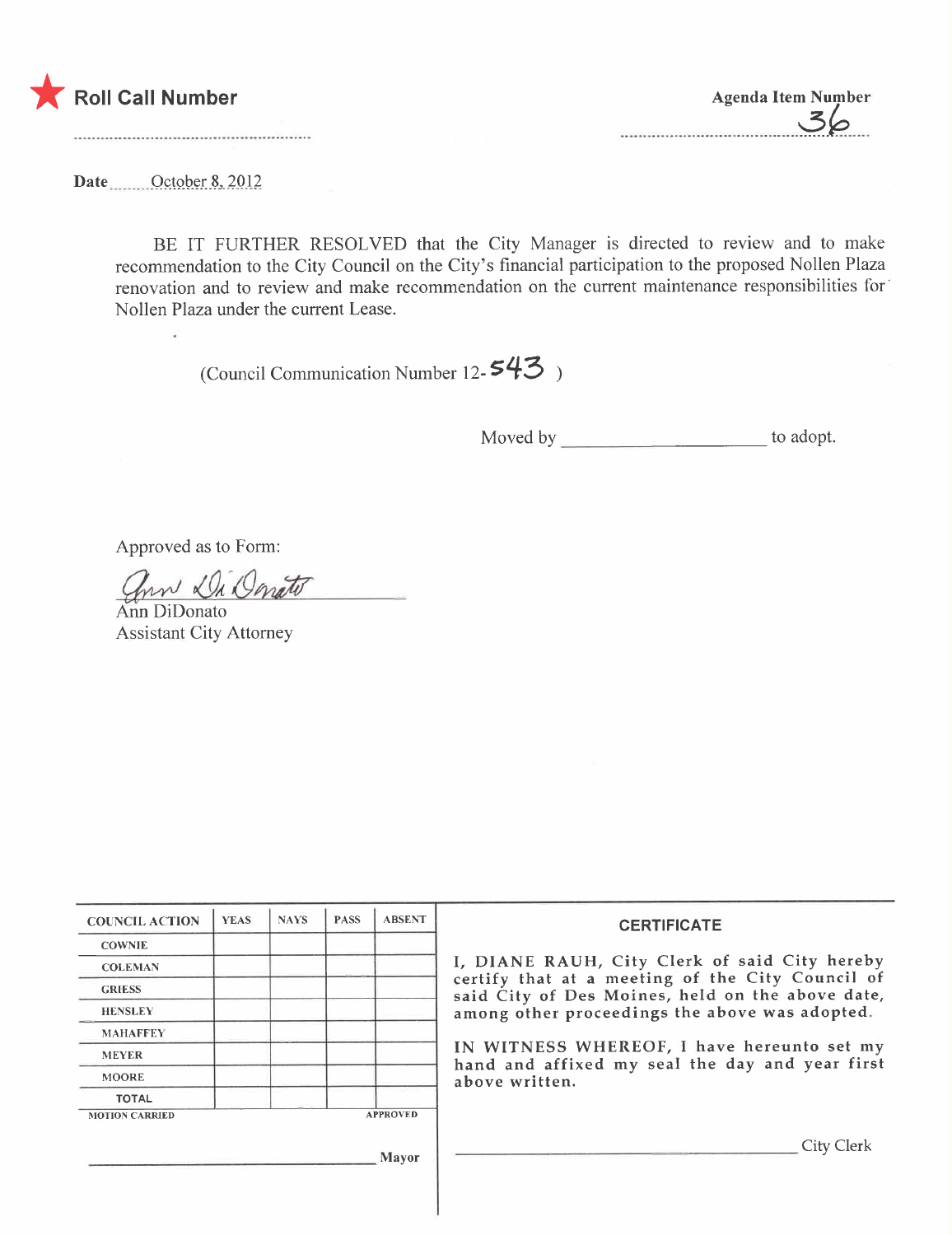

**EXHIBIT**